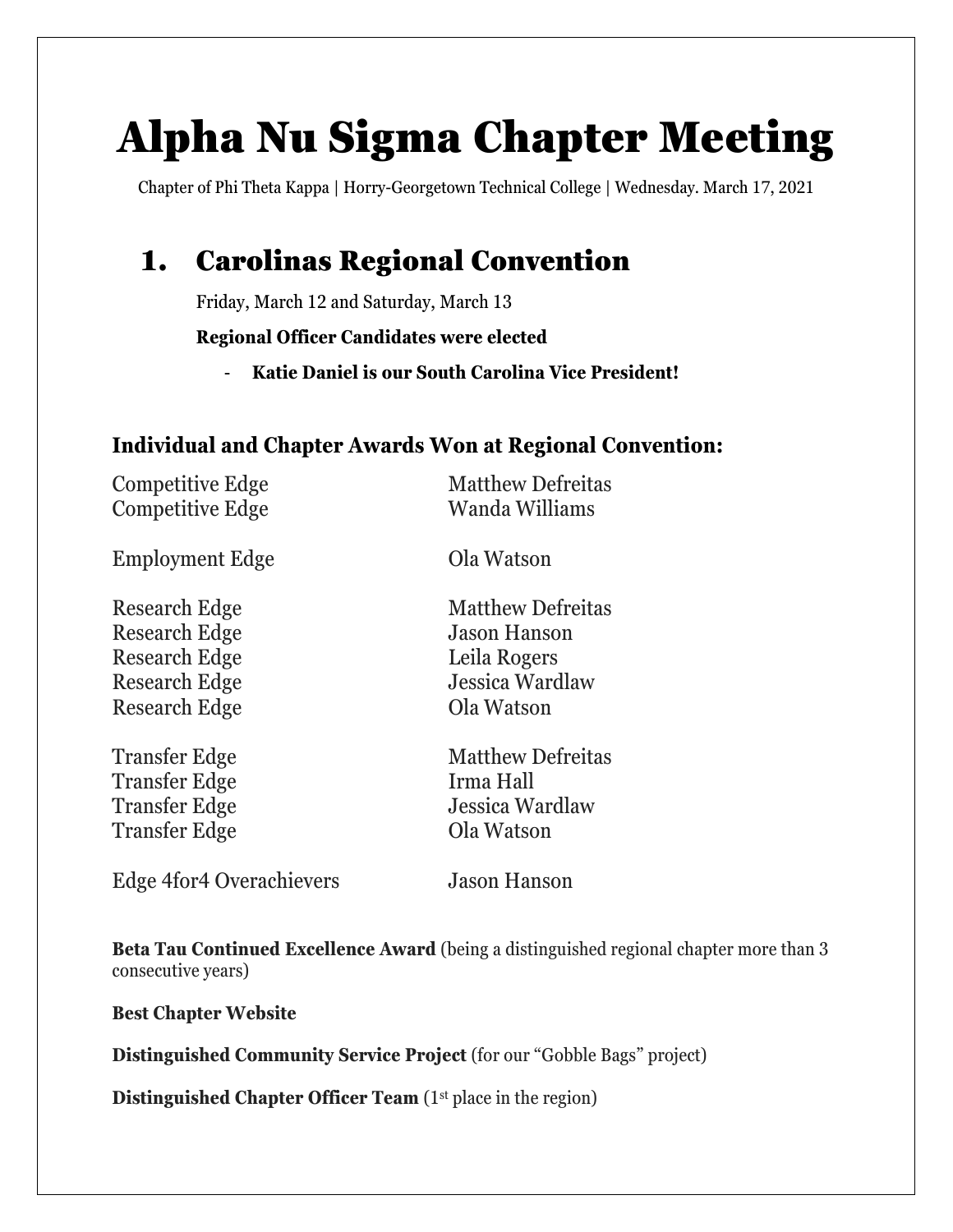#### **Distinguished Chapter Officer** – Matthew Defreitas

**Distinguished Chapter Officer** – Ola Watson (1<sup>st</sup> place in the region)

**Distinguished College Project** (1<sup>st</sup> place in the region; this is for our work with the HGTC Pantry and Gobble Bags)

**Distinguished Honors in Action Project** (1<sup>st</sup> place in the region; this is for our work with Beth Havens and the mental health initiative)

**Distinguished Honors in Action Theme Award** (highest score for Theme 2, Natural and Constructed Environments; this is for our work on the mental health initiative)

**Continued Excellence Award for Advisors** – Beth Carraway

**Horizon Award** – Leila Rogers

**Carolinas Region Superstars Award**

**Carolinas Region Service Project Award**

**Carolinas Region Honors in Action Award**

**Carolinas Region Hall of Honor** – Matthew Defreitas and Ola Watson

# Most Distinguished Chapter

1<sup>st</sup> place out of 83 chapters in North Carolina, South Carolina, and Bermuda

#### #WeAreNumberOne

#### 2. PTK Catalyst

Thursday, April 8 – Saturday, April 10

Check Out All 2nd round candidates at **Catalyst.PTK.org** under Officer Candidates

OR on the Phi Theta Kappa Honor Society Facebook Page.

*Every chapter member is encouraged to attend this virtual event! We paid one fee which gives every member access to all Catalyst has to offer. There will be on-demand educational forums related to Phi Theta Kappa programs, workforce development, leadership studies, and Phi Theta Kappa's Edge programs. There will also be live broadcasts with great speakers,*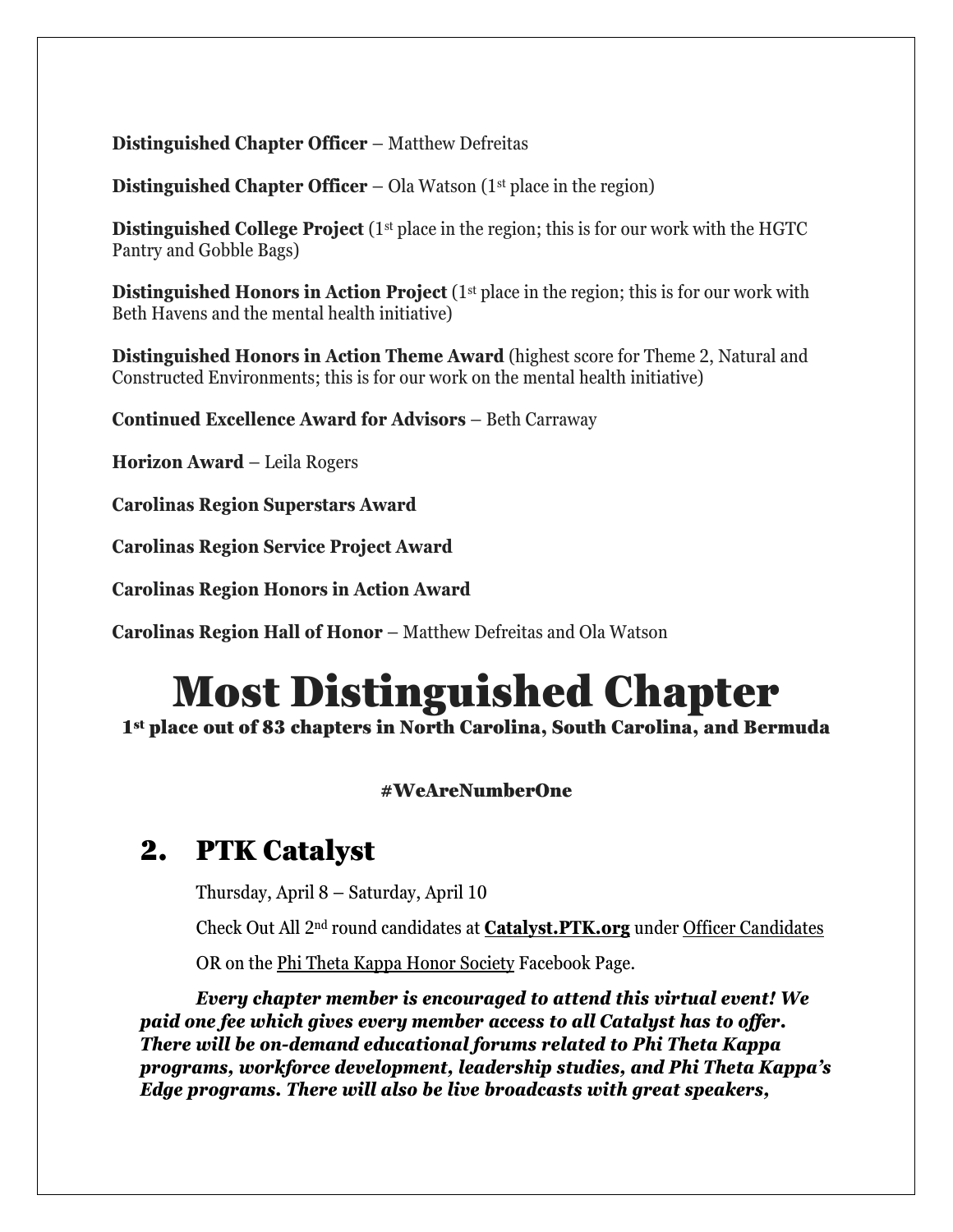*candidate finalists will have a caucus and give speeches, and awards will be announced! Be sure to check your email address at [www.ptk.org](http://www.ptk.org/) to be sure you have the correct one entered. Links will be mailed after April 1 and will come directly from Phi Theta Kappa, so you may need to check your junk or spam folder.*

## 3. Election of Chapter Officers

Your new officer team is: Sara Stubbs, President Katie Daniel, Scholarship Vice President/Secretary Artrella Holmes, Leadership Vice President Tristan Padgett, Service Vice President Kassey Romano, Fundraising Vice President Brenna Comer/Ginger Smith, Historian Lila Toppings, Treasurer Myra Dotson, Sergeant-at-Arms

We still need a Fellowship Vice President, so please contact an advisor if you're interested!

## 4. Service Project proposal – Myra Dotson

Help foster children; everyone agreed, so Myra will get more information to share at the April meeting

### 5. Induction Ceremony & Chapter Meeting

April 19, 2021 at 7:00pm